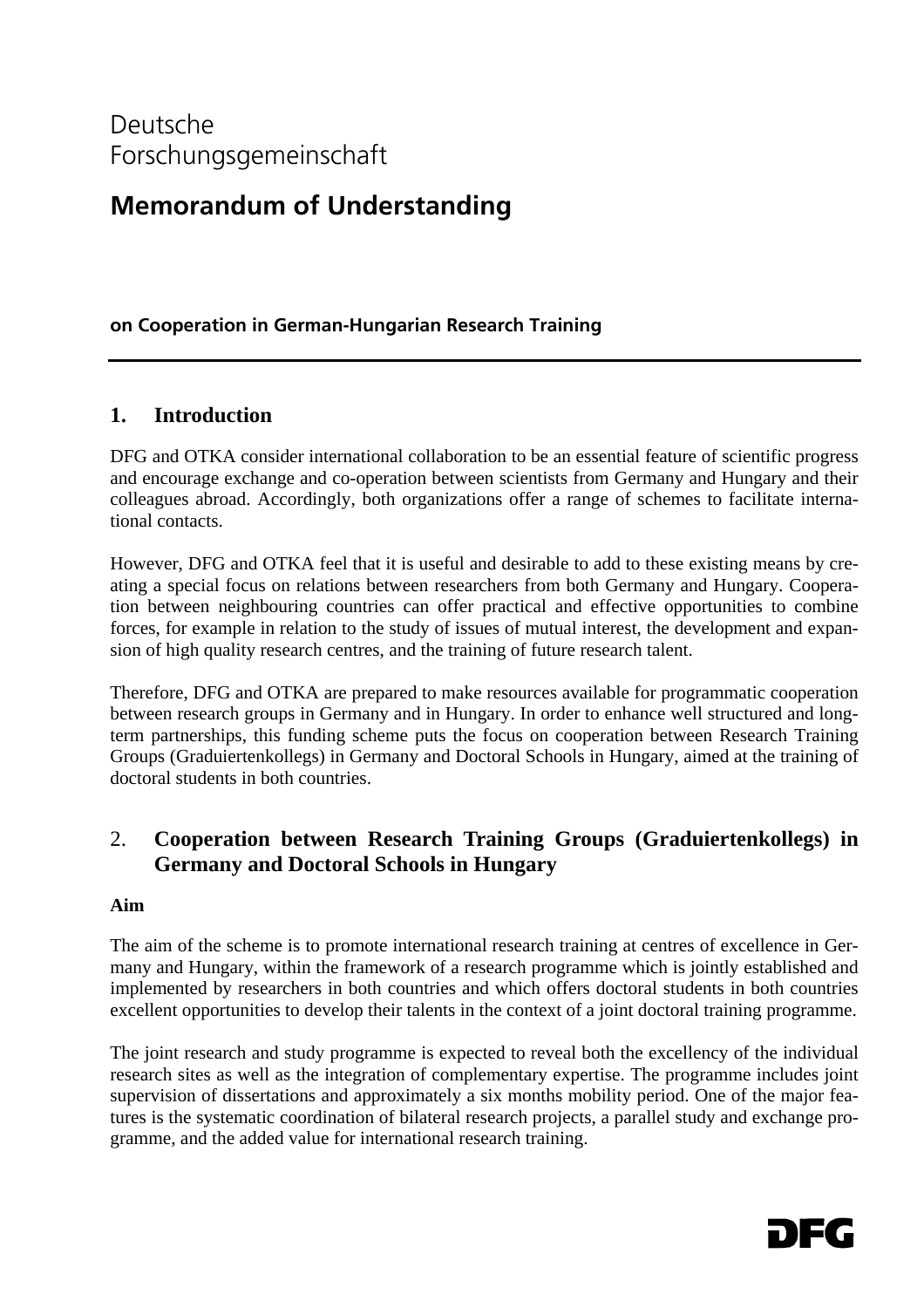## **Applicants**

- Germany: group of researchers (min. 5) at a German university
- Hungary: group of researchers (min. 5) at a university with postgraduate programme
- non-university institutions as associates

## **Review procedure**

DFG and OTKA will base their decisions on the result of a peer review procedure. They will conduct this procedure jointly. All proposals should therefore be written in English and submitted to DFG and OTKA simultaneously.

Once the application has been received, DFG and OTKA will decide on the details of the review process and establish a joint group of referees. The recommendation made by this group of referees will be put forward to the respective grant committees at DFG and OTKA.

# **Application**

- joint proposal (in English)
- common scientific aims
- conception of joint research and study programme
- bi-/trilateral project descriptions
- organisation of PhD students' exchange

## **Criteria**

- scientific excellency of the teams
- quality and feasibility of the research programme
- quality and added value of research training
- quality and added value of scientific cooperation
- collaboration, coordination, and mobility between the research teams

## **Funding**

The two partner groups are expected to provide own basic funding, in addition to complementary financing (overheads).

# *DFG (for the applicants from Germany):*

DFG can support the German partner with the following means:

- stipends for doctoral students (also some postdocs, MA/BA students, undergraduates)
- consumables
- travel costs, exchange visits
- guest scientists
- workshops
- coordination costs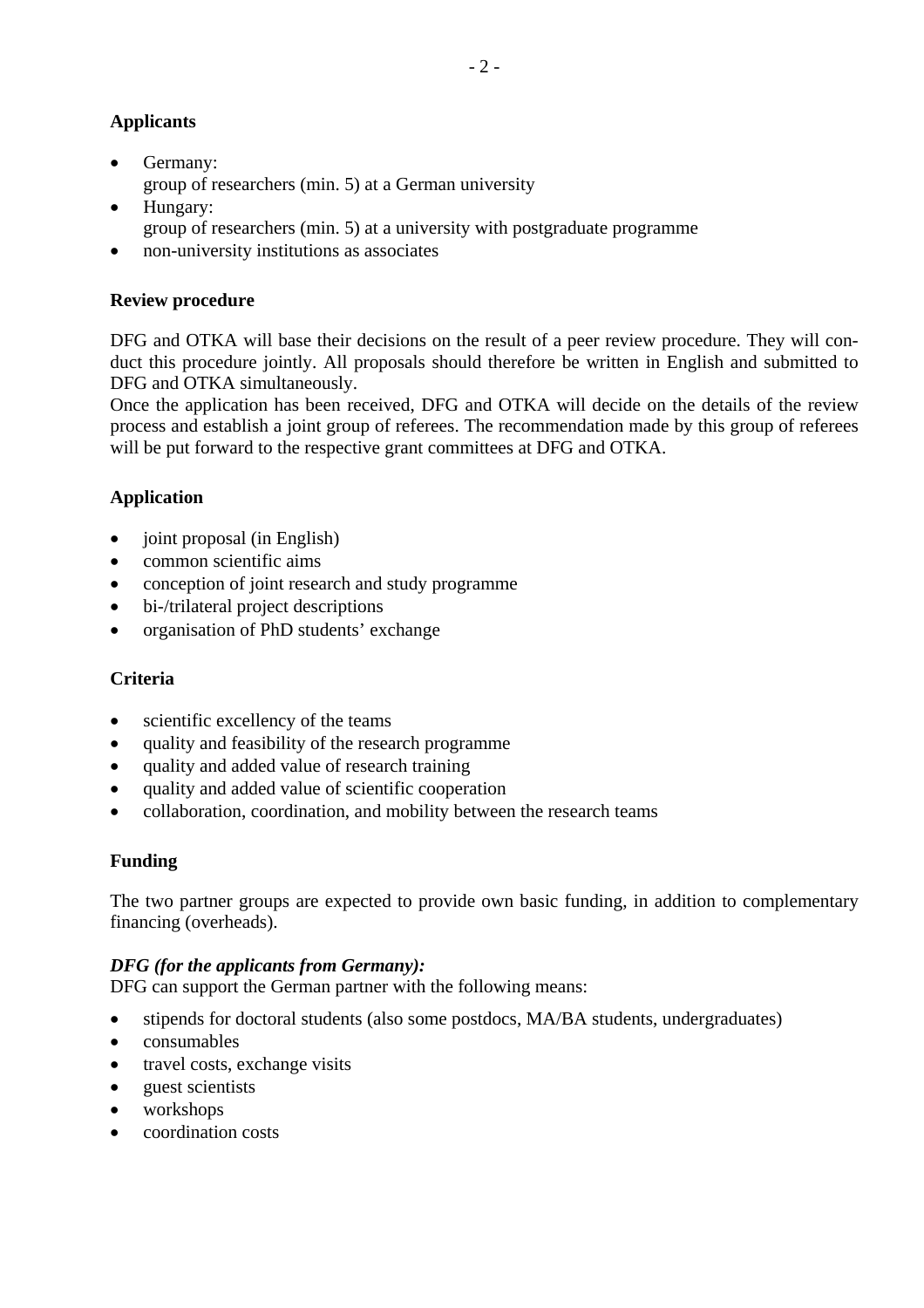# *OTKA (for the applicants from Hungary)*

OTKA can support the Hungarian partner with the following means:

- stipends for postdocs
- research costs for doctoral students
- travel costs, exchange visits
- workshops
- coordination costs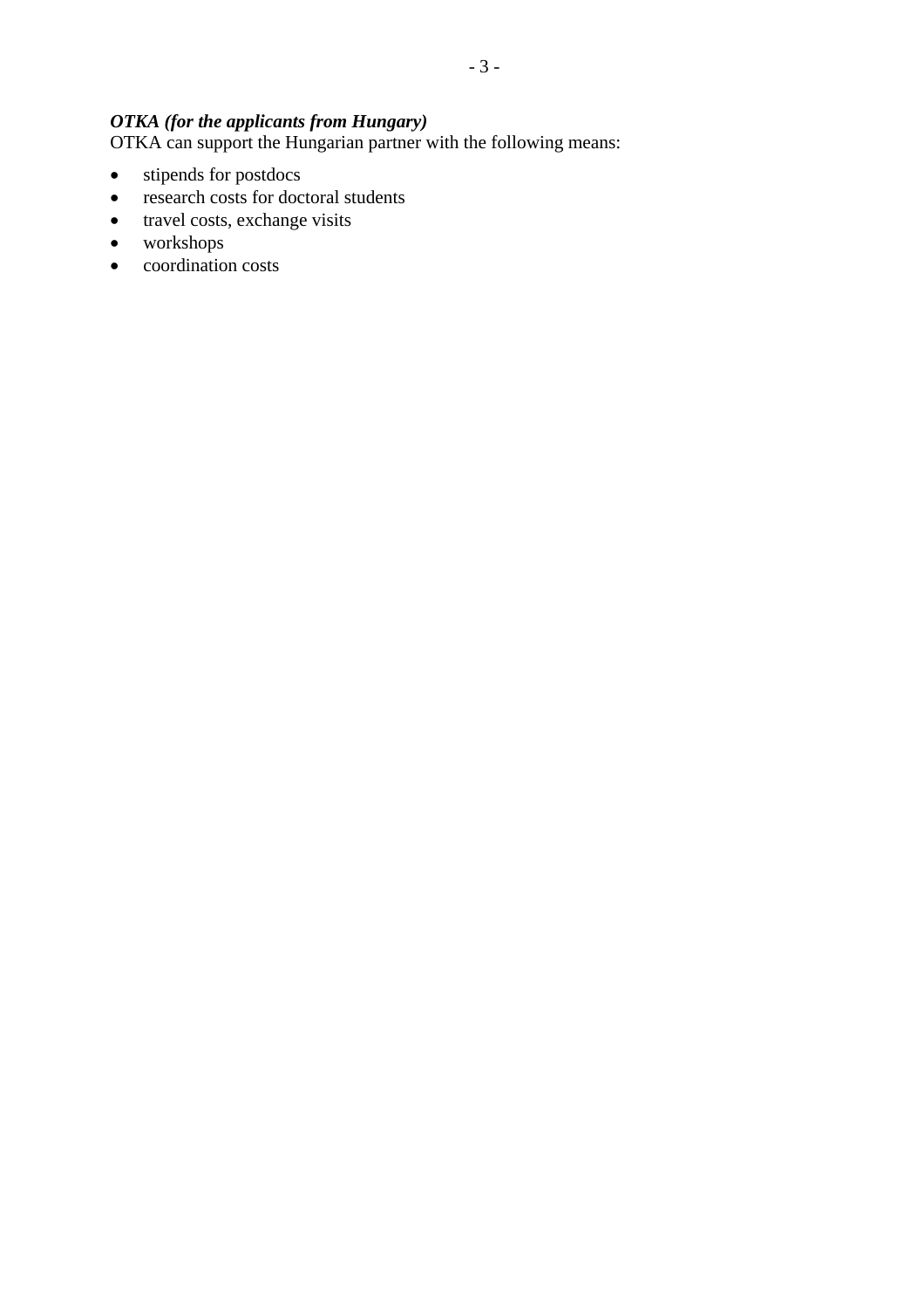# **DETAILS OF PROPOSAL**

### **General items**

- 1. Project / programme title
- 2. Addresses of the participating German scientists and partners (name, affiliation, address, telephone, fax, e-mail)
- 3. Number of doctoral students envisaged on each side
- 4. Indication of the research disciplines involved
- 5. Period for which funding is requested and proposed starting date
- 6. English summary of the proposal (not more than 30 lines; this will be used to give general information on the proposal to the deciding bodies and - once it is approved - the public)
- 7. Joint project / programme description: outline of the aims of the proposal, methods, and workplan
- 8. Publication lists covering the last 3 years.

### **Research Programme**

The proposal should describe in detail the common research objectives / complementary expertise of the participating research teams from both countries, such as:

- The research aims of the programme and expected added value of the cooperation
- Its components and their integration, scientific approach, methods, and work-plan
- The state of the art of current research in the field and identification of the problems
- Proposed joint theses topics
- Participants' previous work in the field (including relevant publications)
- Details of collaboration and coordination between the partners, including previous cooperation

### **Study Programme**

- Details of training and organisation of the curriculum
- advanced courses and seminars (parallel and joint)
- coordination of PhD students' mobility period
- guest scientist programme
- workshops, summer schools
- soft skill seminars

#### **Procedural details**

- Criteria for admission of fellows to the German-Hungarian Research Training Group
- Performance evaluation
- Compatibility of the degree(s) to be conferred with the relevant statutes of the host university
- Which institutions will award the doctoral degrees? Are joint degrees envisaged?
- Other prerequisites